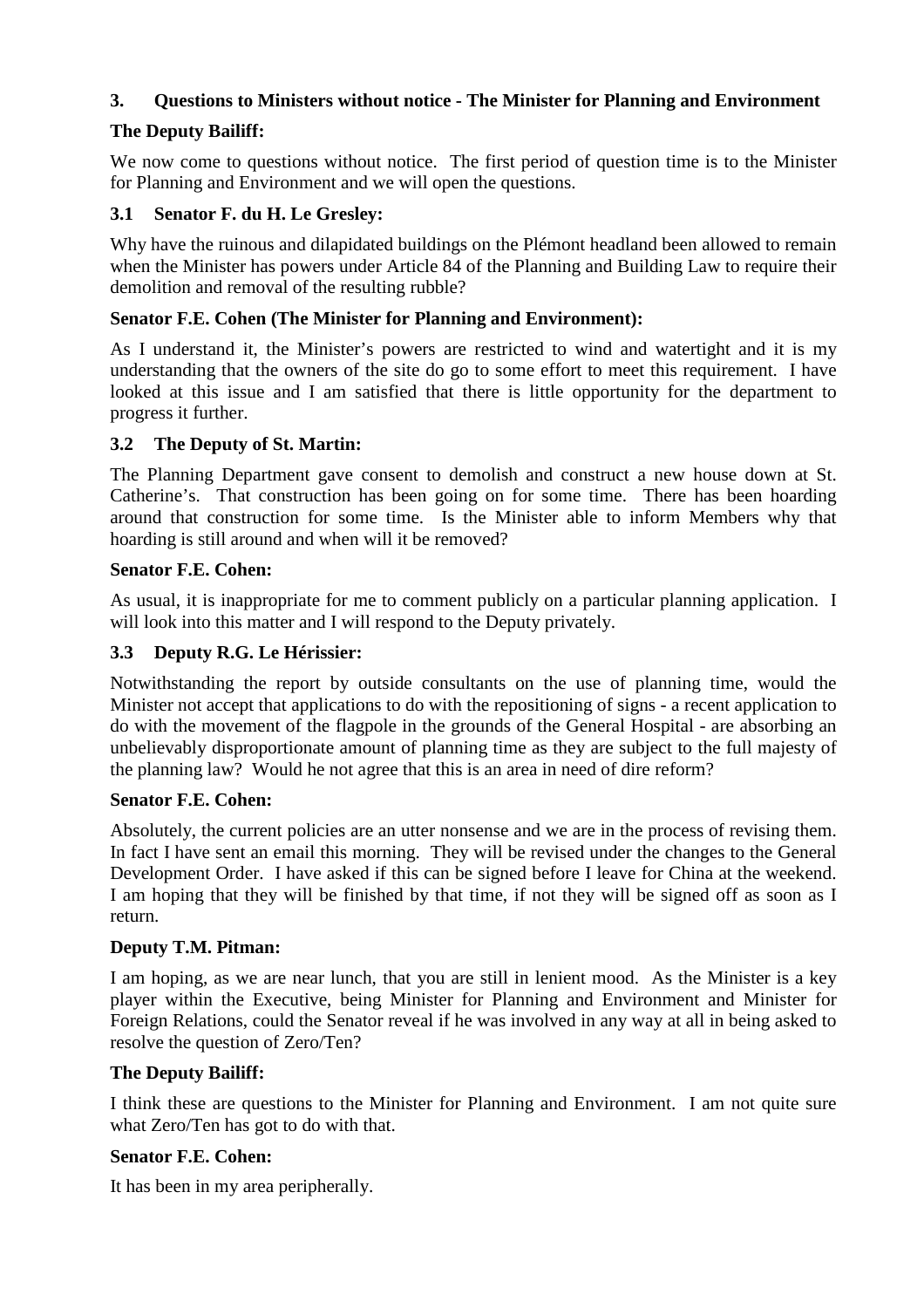## **The Deputy Bailiff:**

As Assistant Minister?

### **Senator F.E. Cohen:**

Yes.

## **The Deputy Bailiff:**

For Foreign Relations?

## **Senator F.E. Cohen:**

As Assistant Chief Minister, yes.

# **The Deputy Bailiff:**

So not as the Minister for Planning and Environment. I may be in a lenient mood, but this is too much.

# **3.5 Deputy S. Power of St. Brelade:**

My question is directed to the Minister of Planning and Environment and it is another question in relation to Plémont. Does the Minister consider that the owner of Plémont has a legal right to restore the existing buildings at Plémont and convert them to unqualified accommodation should he so wish?

# **Senator F.E. Cohen:**

I am not a lawyer and I think that is a technical question that would have significant implications in relation to possible forthcoming applications, and I think it would be more appropriately addressed in writing and I can obtain legal advice on the matter.

## **3.6 Senator B.E. Shenton:**

Does the Minister consider it appropriate to specify which architect applicants should use, especially if it is a U.K.-based architect, and how does this comply with the impartiality of planning when the plans come before the panel or the Minister?

## **Senator F.E. Cohen:**

I have emailed the Senator on this matter. He was kind enough to impart the content of certain rather salacious rumours that had been spreading about me in relation to this matter and I have already informed him that we do not require particular architects to be used in the case of any particular application, but that does not mean that I do not have my favoured architects. There are a variety of architects presently working in the Island, who are both locally based and nonlocally based, who are delivering fabulous schemes. I would point particularly to schemes such as the Ogier building at 44 Esplanade, and 50 Colomberie; both of which are exemplar buildings of exactly what I am trying to deliver and they were delivered by a local architect. But we do not specify particular architects for particular applications.

## **3.7 Senator T.J. Le Main:**

Due to the very, very clear need for sheltered homes - accommodation for elderly people - could the Minister make an up-to-date statement in the next sitting on why the Lesquende site at St. Brelade has still not received planning permission, has still not received any kind of development when it has been owned by the States and re-zoned by the States and is sitting there empty for the last 20-30 years?

## **Senator F.E. Cohen:**

With respect to the Senator, the question is not when the Planning Department will issue a consent; it is when the applicant will make an appropriate application and there have been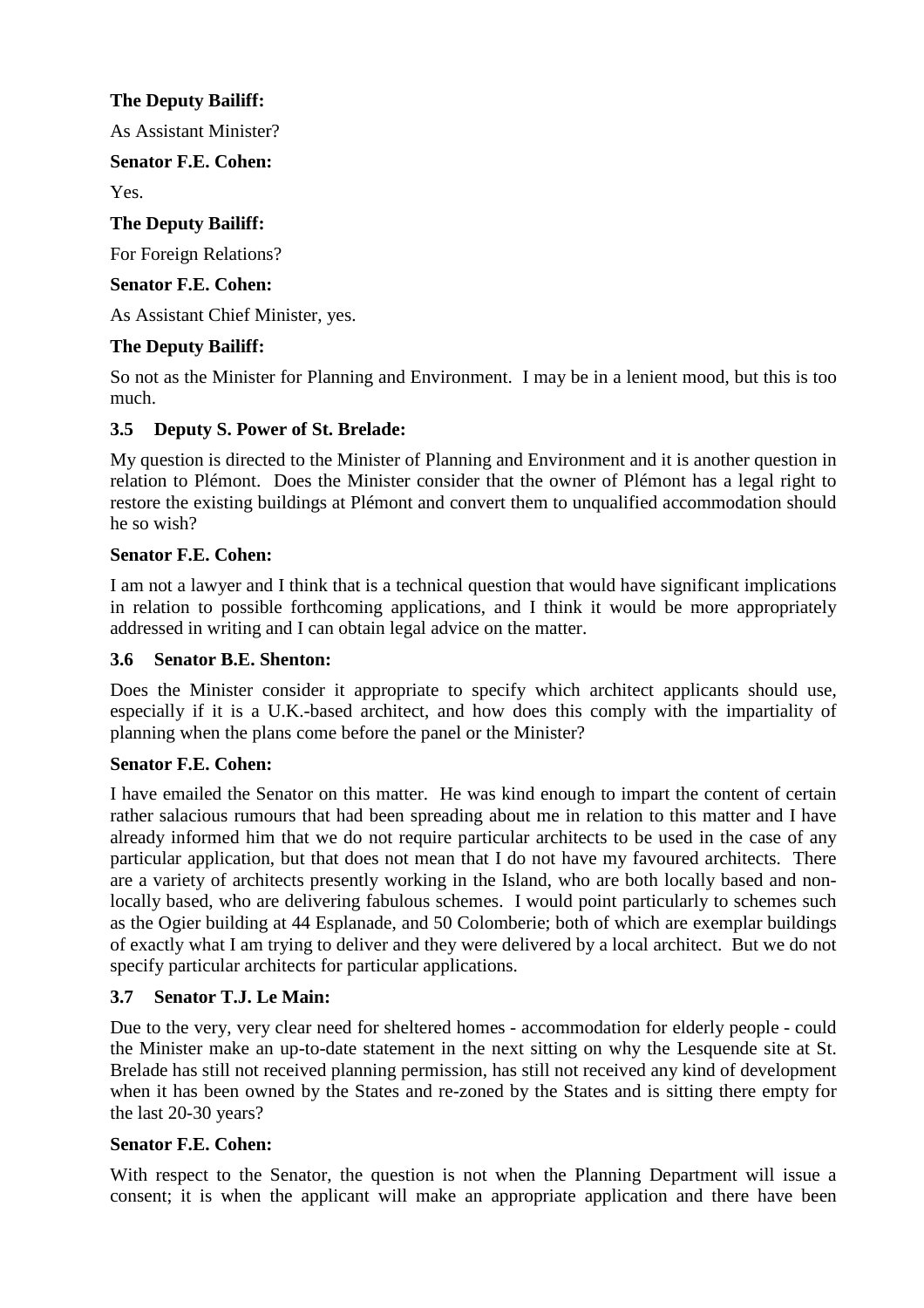ongoing discussions. There are numerous problems with many States-owned sites where I am sure many Members and many Islanders find it rather frustrating that little progress has been made. That is not a criticism of the departments involved. It is an unfortunate fact that the public bureaucracy moves much more slowly than the private development world. But I would urge those departments involved to do their very best to bring forward not only this site but other sites such as the Ladies College site and a number of others including the St. Saviour's site. There are enormous opportunities in this area.

### **Senator T.J. Le Main:**

Could I ask a supplementary on that, on the basis that the Minister ...

### **The Deputy Bailiff:**

Senator, I will add you to the list and if we get to you for your supplementary ... I have a long list of Members wishing to ask questions.

### **3.8 Deputy K.C. Lewis:**

After it being altered many times, will the Minister inform Members whether the final plans are in for the St. Saviour over 55s village and when the plans will be determined?

### **Senator F.E. Cohen:**

There is never such a thing as a final set of plans. There are constant revisions throughout schemes. There is a current set of plans and I think that they address many of the problems that have been raised by the Deputy and others. They are in. The department are keen to bring this to a conclusion soon because it does deliver essential housing for retirees and I would hope to bring a decision forward relatively soon. But that does not mean that consultation is closed. If the Deputy has a particular interest, please come to the department. I am more than happy to see him and to go through the file with him.

### **3.9 The Deputy of St. Mary:**

In view of the series of controversial decisions concerning sites along our beautiful coastline, and in view of a somewhat equivocal answer to a similar question at the last sitting, can the Minister assure Members that, when and if the Island Plan is agreed, he will stick to what it says and not find endless loopholes through which to flout the wishes of the public and Members?

### [12:00]

### **Senator F.E. Cohen:**

I think that is a somewhat naughty question. The Deputy knows full well that the consents that I have given are in accordance with the principles of the Island Plan in every case. The Island Plan allows for exceptions to be made. I am proud of the decisions that I have made in relation to the coastline and, if the Deputy is getting at Portelet, I stand by that decision. It was the right decision. There was a consent in place for a rather poor quality scheme. The current scheme is a huge improvement over the previous scheme. It was going to happen anyway and the current scheme that is under construction, which is not finished yet, is 15 per cent smaller than the old building. I do not know what else he would have done in the circumstances.

### **3.10 Senator J.L. Perchard:**

Is the Minister satisfied that the environmental section of the Planning and Environment Department is run in a slick, efficient manner and that the operation at Howard Davis Farm provides good value for money for the taxpayer?

### **Senator F.E. Cohen:**

I have absolute confidence in both the Director of Environment and the Assistant Minister with responsibility for the environment - Deputy Duhamel that is - both of whom do an absolutely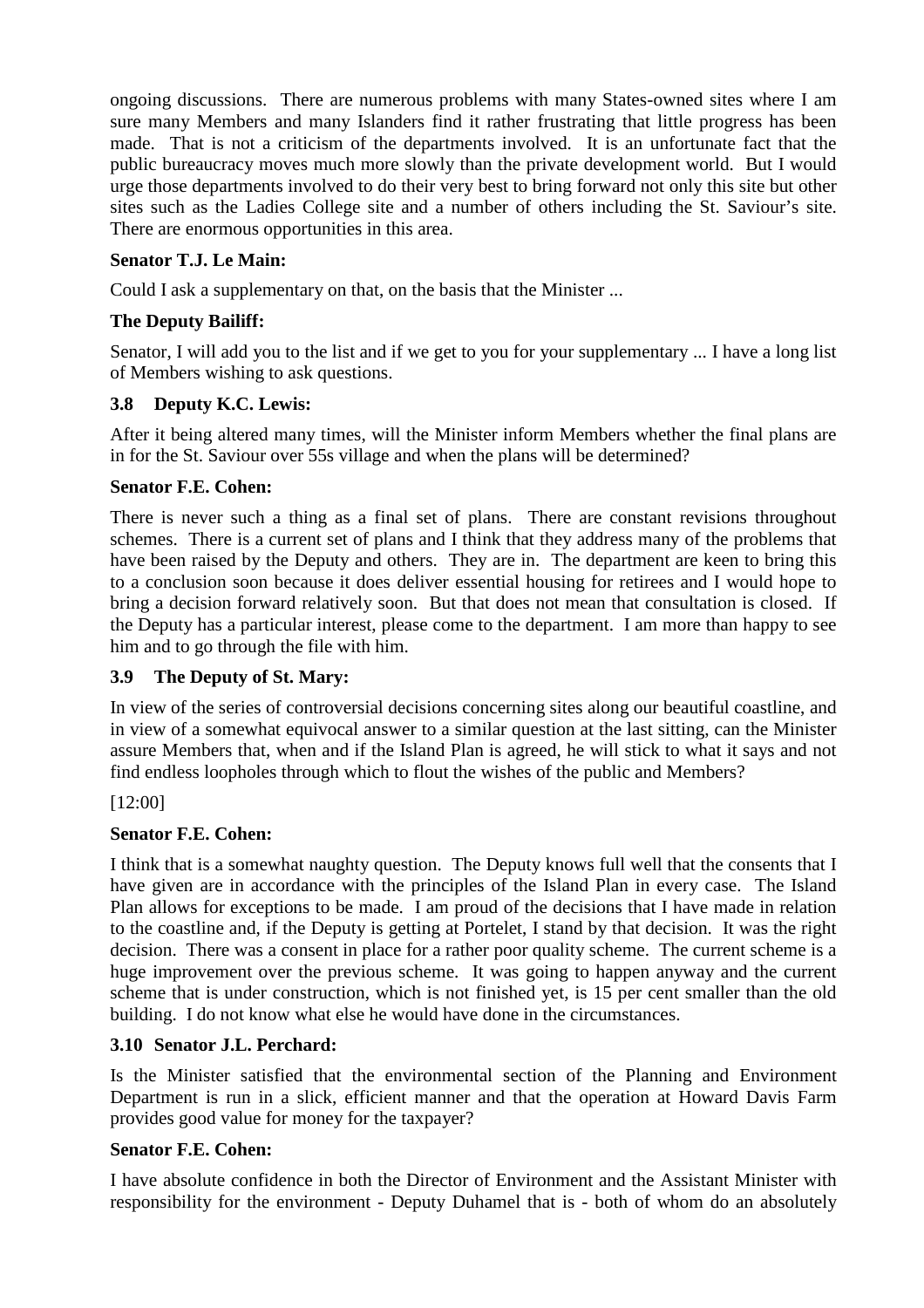first-class job. The environment and care for the environment is often a slow process. It is not something where one can make snap decisions very often. Long periods of consultation and research have to be gone through before one can come to a conclusion and developing policy is, at times, frustrating. But that does not mean that the department is in any way slack. I have absolute confidence in the department. They are doing a first-class job.

### **3.11 Deputy A.E. Jeune:**

Does the Minister consider that there is a risk that plans are going to be submitted in order to beat the new Island Plan if adopted by this Assembly and does he also accept some of the beatings that he gets are about issues that were not decisions of his?

### **Senator F.E. Cohen:**

It is not a question of a risk, it is happening. There are a number of applications that have been rushed in, in advance of the new Island Plan, and there is a complicated question over how the Planning Department deals with an application that would be dealt with in one way under the old 2002 plan and another way under the plan which, of course, has not yet been approved by this House and, indeed, may not be. The current policy is that we balance the 2; but yes, there has been a rush and I understand why applicants have rushed to provide some certainty. But we are taking into account the principles of the, as yet to be approved, Island Plan.

### **3.12 The Deputy of St. John:**

Of the I think approximately 38 amendments plus sub-amendments to the new Island Plan, could the Minister give us an indication, given we have many days' debate ahead of us, of the number that he is likely to accept prior to the debate coming ahead so we can get our ducks in a row?

### **Senator F.E. Cohen:**

I have already sent out a provisional list to States Members - and I hope States Members have received it - of an analysis of which amendments I am proposing to accept. The matter will not be finalised until the E.i.P. (Examination in Public) second report comes out. I was expecting to receive a draft of that yesterday. I have not received it yet. The moment I have it, it will be sent out to States Members and I will be able then to give the total numbers of what is accepted. The instructions I have given to officers is to accept as many amendments and sub-amendments as possible; those that do not affect the principles of the Island Plan. But, to be very clear, I will be resisting vigorously all amendments to rezone land in the countryside. The plan was built on the premise of high-quality accommodation in the urban areas, the protection of the countryside, and I am not budging.

### **3.13 Deputy S. Power:**

This is a third question in relation to Plémont. If the owner of Plémont applied to the Minister to refurbish the existing buildings, would he consider approving it?

### **Senator F.E. Cohen:**

I would certainly consider the application, but I cannot say whether I would approve it.

### **3.14 Senator T.J. Le Main:**

Does the Minister agree that Lesquende has had at least 8 or 10 schemes, many of them approved by Property Holdings, Housing and Planning officers, yet seem to be thwarted at every stage? Does he not agree that this is now a matter of urgency with the current need of finding homes for elderly people?

### **Senator F.E. Cohen:**

There are a number of developments to deliver high-quality accommodation for elderly people. Indeed, there is some concern that there may, in fact, be too many coming on to the market at